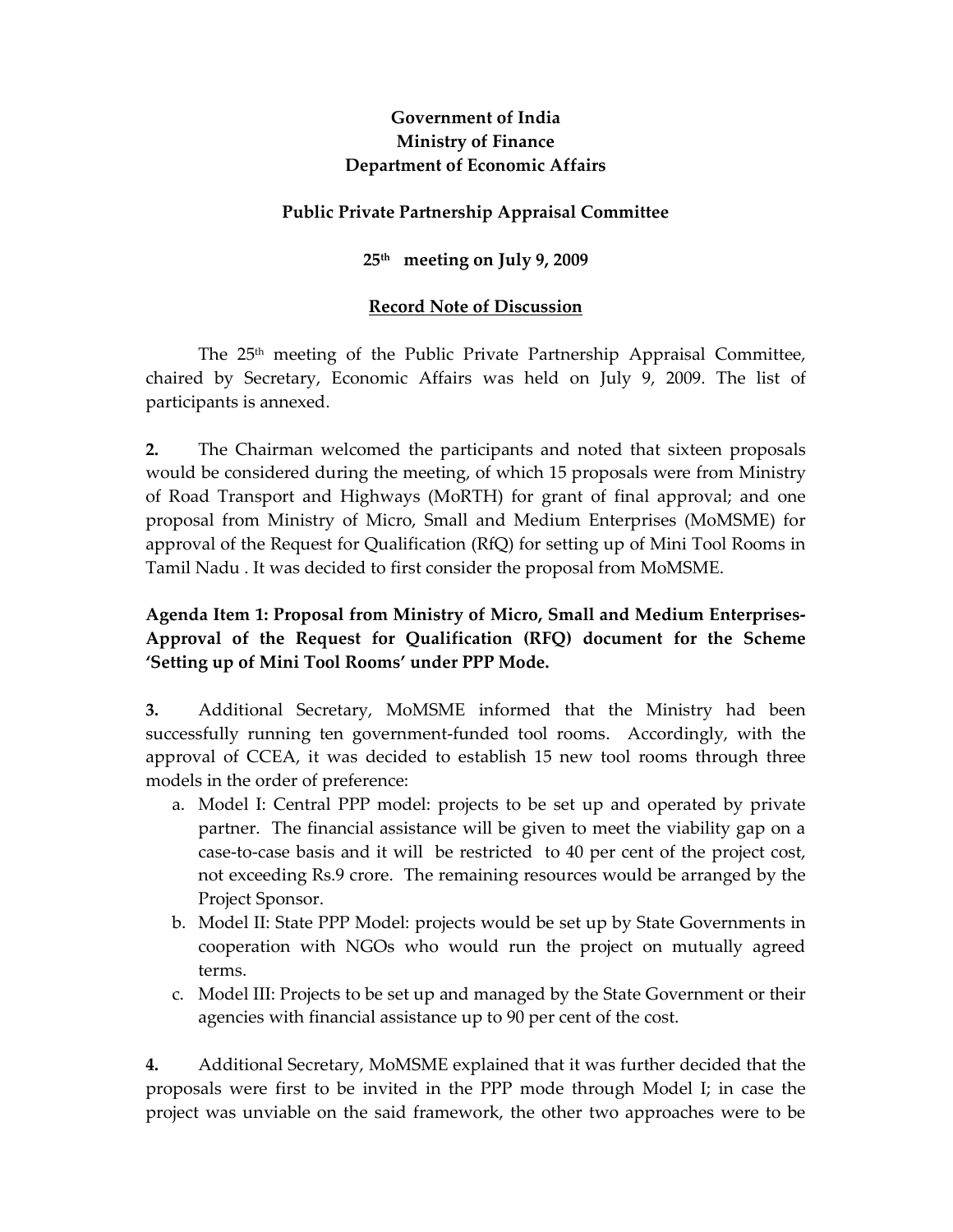considered. It was explained that MoMSME had accordingly drawn up the 'Scheme for Setting up of Mini Tool Rooms under PPP Model. To procure the private sector entities for the Tool Rooms, it was now proposed to issue the Request for Proposal  $(RfQ)$ .

5. It was noted that the project size was Rs 25 crore and did not warrant clearance by the PPPAC. However, since deviations were proposed from the model RfQ document, approval of PPPAC was being sought on the draft RFQ document, in accordance with the guidelines on the subject, issued by Department of Expenditure. Planning Commission had forwarded comments on the project.

6. Representative of Planning Commission noted that since the complete project proposal had not been provided, it was difficult to comment on the RfQ document. It was suggested that in case the Ministry required assistance in the development of project structure and project documents, the Ministry could consider availing support from Department of Economic Affairs or Planning Commission.

7. Representative of DEA noted that the PPP projects which were proposed to the PPPAC were typically projects with the following features:

- i. Consisting of an arrangement, between a government or statutory entity or government owned entity on one side and a private sector entity on the other,
- ii. For the provision of public infrastructure assets and/or services for public benefit,
- iii. Through investments being made by and/or management undertaken by the private sector entity for a specified time period,
- iv. Where there is a substantial risk sharing between the government and the private sector with pre-determined and measurable performance standards, and
- v. The private sector receives performance linked payments or rewards.

In the instant project, though private sector engagement was being sought, and a capital grant was envisaged for the project, there did not appear to be risk sharing framework between the public and private entity; further, contingent liabilities are not likely to devolve on the government. Representative of Department of Expenditure concurred with the view.

8. The Chairman noted that the project did not precisely belong to the genre of PPP projects being considered by PPPAC and advised MoMSME to proceed to bid out the project in accordance with the Scheme and the procedure approved by CCEA, after getting the contract documents legally vetted.

(Action: M/o MSME)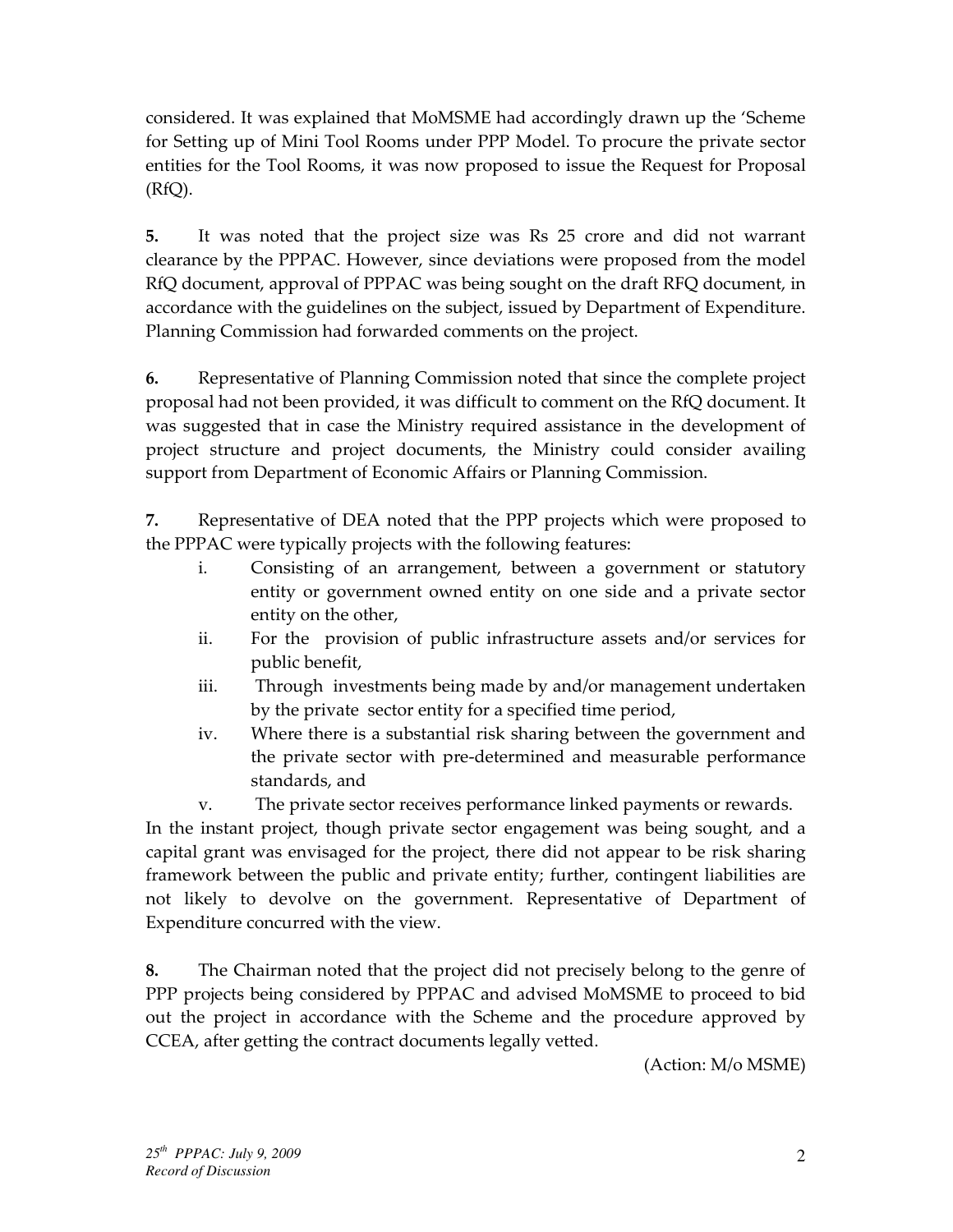Agenda Item II: Proposals from Ministry of Road Transport and Highways for grant of Final Approval on BoT (Toll) basis:

- i. 6 laning of Pune-Satara section of NH 4 from km 725 to km 865.35 in the State of Maharashtra under NHDP Phase V on BOT (Toll) basis on DBFO pattern.
- ii. 6 laning of Samakhiali-Gandhidham section of NH 8A from km 306 to km 362.16 in the State of Gujarat under NHDP Phase V on BOT (Toll) basis on DBFO pattern
- iii. 6 laning of Udaipur-Ahmedabad section of NH 8 from km 269 to km 509 in the State of Rajasthan & Gujarat under NHDP Phase V on BOT (Toll) basis on DBFO pattern.
- iv. 4/6 laning of Maharashtra/Goa Border Km 475.040 to Panaji-Goa/Karnataka Border km 611 of section NH 17 in the state of Goa to be executed as BOT (Toll) on DBFO pattern under NHDP Phase III
- v. 4/6 laning of Gandhidham-Mundra Port section of NH8A in the State of Gujarat under NHDP Phase III on DBFOT pattern
- vi. 4 laning of Ahmedabad to Godhra section of NH 59 in the State of Gujarat under NHDP Phase III on DBFOT pattern
- vii. 4 laning of Godhara to Gujarat/MP border section of NH 59 in the State of Gujarat under NHDP Phase III on DBFOT pattern
- viii. 4 laning of Indore-Jhabua-Gujarat/MP border section of NH 59 in the state of Madhya Pradesh on BOT (Toll) basis under NHDP III
	- ix. 4 laning of Rohtak to Bawal Section of NH 71 in the state of Haryana on DBFOT basis under NHDP III
	- x. 4 laning of Parwanoo-Solan section of NH 22 in the State of Himachal Pradesh under NHDP Phase III on BOT (Toll) basis on DBFO pattern
	- xi. 4 laning of Barasat-Krishanagar section of NH 34 in the State of West Bengal on DBFOT (Toll) basis under NHDP III
- xii. 4 laning of Bareilly-Sitapur section of NH 24 in the State of Uttar Pradesh on BOT basis under NHDP III
- xiii. 4 laning of Krishanagar-Baharampur section of NH 34 in the State of West Bengal on DBFOT (Toll) basis under NHDP III
- xiv. 4 laning of Hyderabad-Yadgiri section of NH 202 in the State of Andhra Pradesh under NHDP Phase III on BOT basis

9. It was noted that the Planning Commission had not forwarded the legal comments on the project documents of the 15 proposals. Representative of Planning Commission informed that the representatives of Planning Commission and NHAI had met for a pre-appraisal meeting on July 8, 2009. The conclusions arrived at during the meeting and subsequently endorsed during the meeting held on July 9, 2009 with Secretary MoRTH in chair were as under: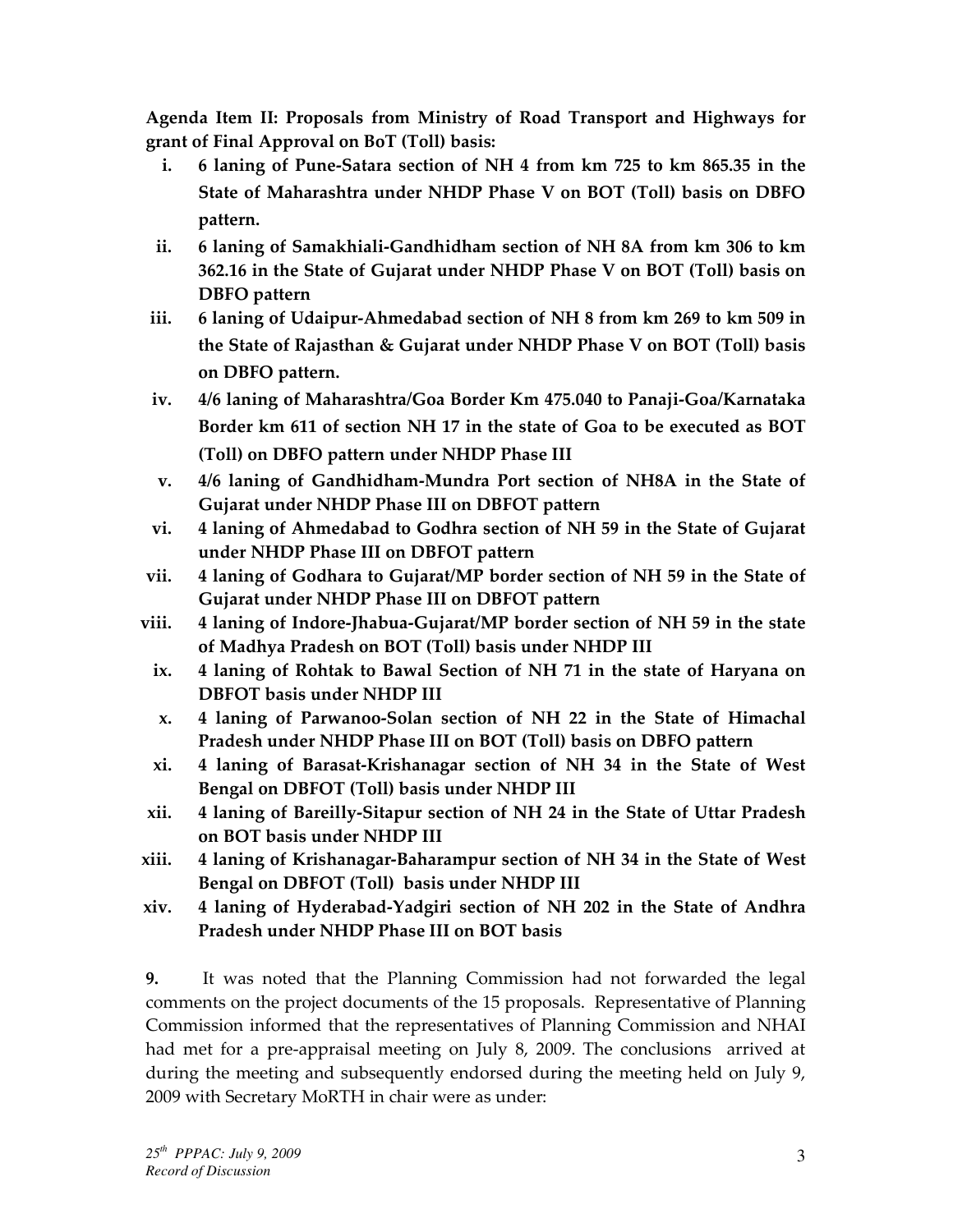9.1 Draft Concession Agreement: It was agreed that revised DCAs of the 14 BoT(Toll) project stretches would be revised and submitted without any deviations from the MCA, except Article 25 (Grant). The revised documents would be examined by the Legal Counsels of the Planning Commission and comments would be sent within a week to DEA/MoRTH.

9.2 Revision of Structures on the project stretches: In order to economise on available resources and for making projects viable, it was agreed by DoRTH that the following changes would be made in the project structures:

9.2.1 Projects with PCUs below 12,500: The projects would initially be developed as two laned with paved shoulders and 4-laning would be done as a second phase after 7-10 years. However, if 4-laning is considered necessary for border-line cases, then the highways would be constructed with no grade separators until the traffic reaches 29,000 PCUs. Vehicle overpass/ underpasses may be constructed only where traffic on the intersection exceeds 10,000 PCUs per hour and the intersecting road has a traffic exceeding 20 PCUs per hour.

- 9.2.2 Projects with PCUs between 12,500 and 25,000: The following modifications would be made in all project proposals:
- (a) Service roads on 4-lane projects should be restricted to urban built-up areas and constructed in the second phase only when the traffic crosses 29,000 PCUs.
- (b) All structures such as bridges, flyovers and ROBs would have four lanes, i.e. a carriageway of upto 18 m with 1.5 m for pedestrian pavement. Where a two-lane bridge already exists, the new structure will be 9 m wide with 1.5 m footpath.
- (c) Underpasses (vehicular, pedestrian and cattle) should be reviewed and minimised. New overpasses can be built wherever necessary from safety point of view, but only after the traffic crosses 29,000 PCUs.
- (d) Vehicle overpass/ underpasses may be constructed only where traffic on the intersection exceeds 10,000 PCUs per hour and the intersecting road has a traffic exceeding 20 PCUs per hour.
- 9.2.3 Projects for six-laning: The following modifications would be made in all project proposals:
- (a) Service roads may be restricted to urban and built-up areas for a traffic level of up to 60,000 PCUs.
- (b) Continuous service roads may be provided only when traffic crosses 60,000 PCUs.
- (c) The number of underpasses should be reviewed and minimised. New overpasses may be provided when traffic crosses 60,000 PCUs.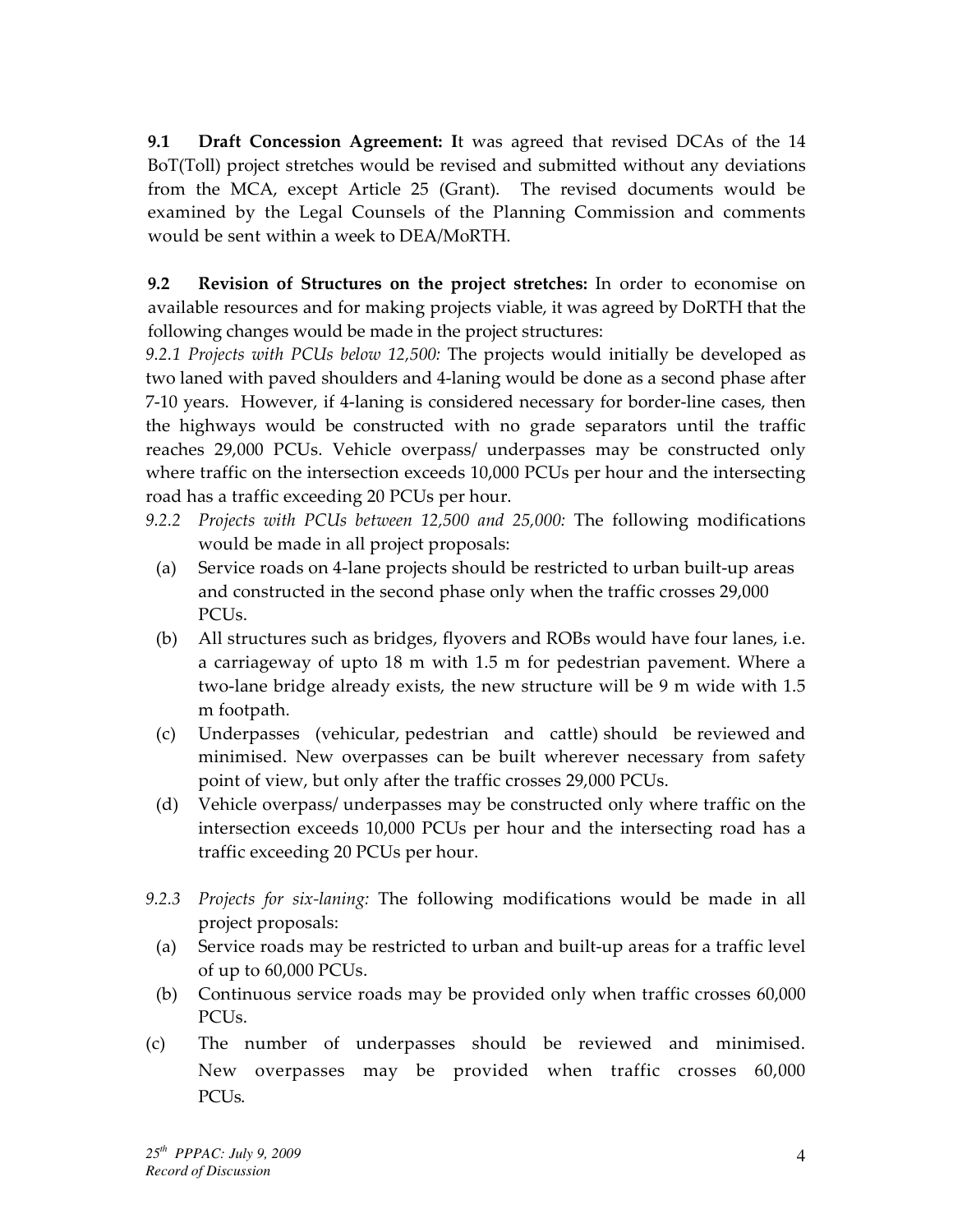(d) Vehicle underpasses/ overpasses may be constructed only where traffic exceeds 10,000 PCUs per hour and the intersecting road has a traffic exceeding 20 PCUs per hour.

9.2.4 Eccentric roads: The proposals involve construction of centric roads which leads to higher costs as the existing crust is wasted in the divider. It was suggested that eccentric roads may be constructed as is done by most State Governments and NHAI. Efforts may be made to retain the old pavement with profile correction and strengthening while adopting eccentric construction as the preferred mode. In urban areas, however, centric construction may be adopted.

9.2.5 Intersections: All highways may be constructed at grade and intersecting state roads may be constructed as overpass if traffic on such road exceeds 5,000 PCUs. Exceptions may have to be made in urban areas.

9.2.6 RfP: All new RFPs should be issued as per the new Model RFP being issued by the Department of Expenditure (DoE). The new RFP should not contravene the provisions of the RFQ issued earlier.

9.3 Revision of TPC: It was agreed that costs would be revised suitably and conveyed to DEA and Planning Commission for comments, if any. In particular, NHAI would ensure that bids are not invited if lack of response is anticipated on account of high costs and low viability.

9.4 Applicability of Manual: It was agreed that the approved IRC Manual of Standards & Specifications for 2-laning and 4-laning would be made applicable for all the projects.

10. Secretary, RTH confirmed that the above decision was acceptable to the Ministry and that NHAI would suitably modify the project documents. Joint Secretary, DEA noted that efforts to curtail the costs by eliminating/modifying the project structures should not compromise the safety of the project highways and suggested that this may be confirmed by MoRTH in writing.

11. The Chairman noted that MoRTH may ensure that the safety considerations are not compromised. Further, the generic changes in the project structures for the instant projects may be formalised through incorporation in the Manual of Specifications and Standards.

# (Action: MoRTH)

12. The representative of Planning Commission further stated that Planning Commission was not in favour of increase in grant (up to 40 per cent of Total Project Cost) during the construction period. The present provision in the MCA states that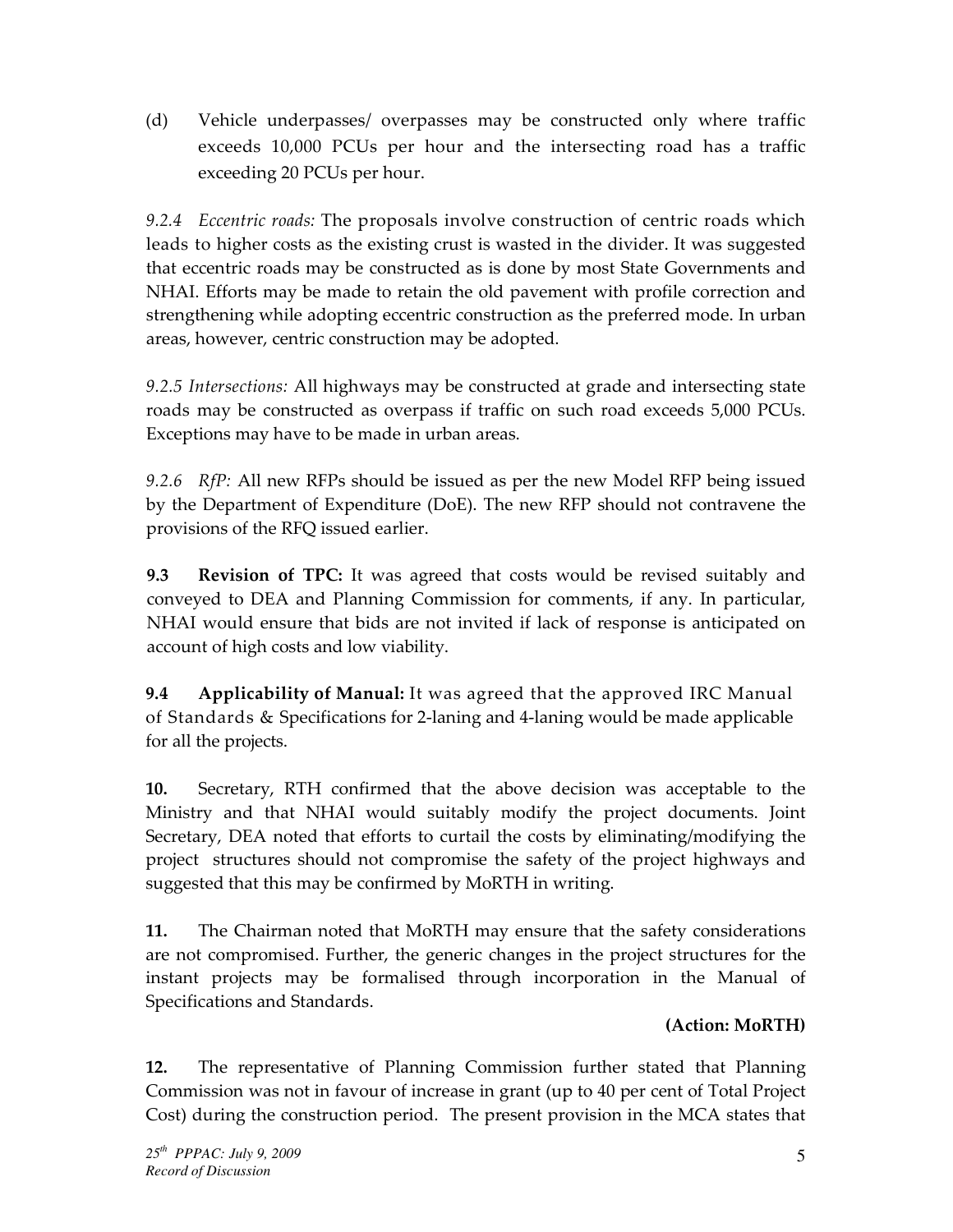up to 20 per cent of the Total Project Cost (TPC) may be given as equity support while additional grant upto another 20 per cent can be given as O&M grant during one/ two years after completion of construction. If grant equivalent to 40 per cent of TPC is provided by the Government during construction period and a further amount equivalent to up to 20 per cent of Total Project Cost is provided by IIFCL to the project as loan/ quasi-equity, the stake of the Concessionaire would be significantly reduced. The original provision of grant up to 20 per cent of TPC during construction phase and the balance to be released soon after COD should continue to be followed. If the deviation is to be made, the amount in excess of said 20 per cent should be given against an irrevocable bank guarantee for a period of at least three years. CCEA approval may also be obtained for making this significant departure from the duly approved concession framework.

13. The representative of NHAI pointed out that adequate safeguards were built into the process of release of Viability Gap Funding for a project. The grant is released subsequent to the Concessionaire expending the equity on the project and after examining the physical progress on the project stretch. Further, the IIFCL provides loan to a project highway after the credit worthiness of the concessionaire has been determined by the Lead Financial Institutions for the project. Moreover, the Cabinet had approved that VGF up to 40 per cent of the TPC may be allowed for a project.

14. Secretary, RTH stated that seeking a guarantee could prove to be counterproductive and impact the bid response to the projects. Furthermore, the CoS had approved the dispensation that VGF up to 40 per cent of TPC may be allowed as equity support during construction period. The dispensation, allowed till December 2009, was being availed for the instant projects and may be cleared. The representative of Department of Expenditure supported the proposed course of action. It was agreed that the proposed departure from the MCA, allowing equity support up to 40 per cent of the TPC during the construction period may be allowed for the 14 projects.

### (Action: MoRTH)

15. Joint Secretary DEA noted that DEA had made observations regarding the projects in their appraisal notes. MoRTH may examine the same and respond to the same. This was agreed to.

16. It was noted that DEA, in their appraisal had pointed out that the project stretch from Godhra-MP Border section of NH- 59 did not have traffic which was assessed in the toll plaza locations. It was decided that NHAI would undertake fresh traffic survey at toll plaza locations and if required, re-structure the project as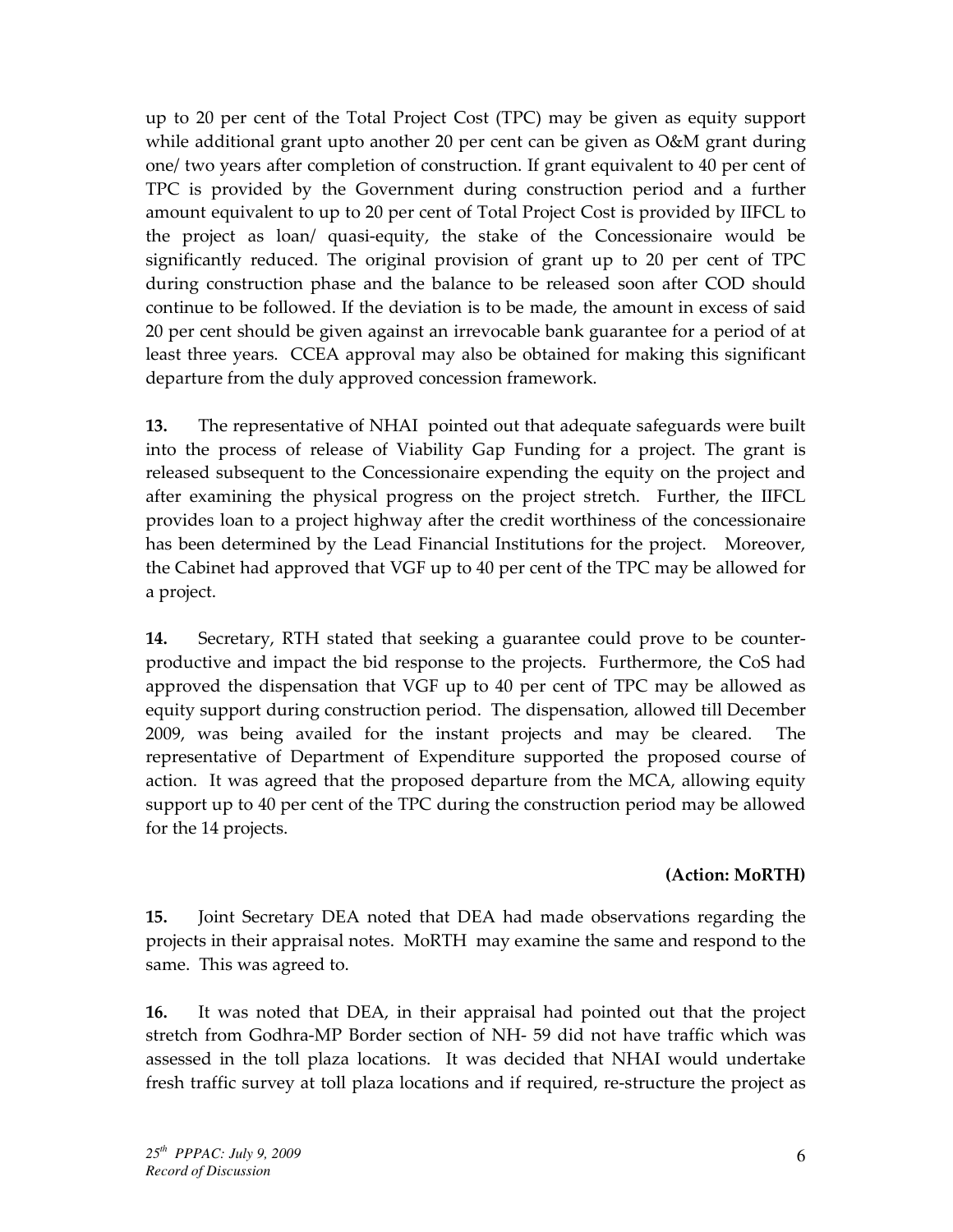two laned with paved shoulders. The final project documents would be sent to PPPAC Secretariat for record.

17. It was noted that the project stretch of Krishnagar- Baharampur was not justified as a four-lane highway. Chairman, NHAI explained that the project was earlier structured as two laned with paved shoulders and bids invited; however, the State Government did not support tolling on a two lane project highway and the project was not awarded. Accordingly, it was proposed to bid the project for development as a four-lane highway. This was accepted.

18. The fourteen BOT (Toll) project proposals were granted final approval subject to the following conditions:

- i. MoRTH would revise the project documents based on the discussions with Planning Commission and send the revised documents to the PPPAC Secretariat for record.
- ii. Planning Commission would send the appraisal notes and comments of their Legal Counsel for the project proposals. MoRTH would send the written response to the Appraisal Notes of Planning Commission and DEA on the project proposals.
- iii. For the Phase V projects, the Draft Concession Agreements (DCAs) may adopt the same formulation as was approved by the PPPAC in its nineteenth meeting held on November 21, 2008, viz., the Financial Closure may be made a condition precedent for Appointed Date. The COD may be the date of Financial Closure. The performance security may be enhanced to 12 months of toll revenues or 5% of TPC, whichever is higher, which may be released upon 40 percent of the TPC being expended. Consequential modifications may also be carried out in respect of other clauses of the project DCAs. Representative of Planning Commission stated that Planning Commission did not agree with these conditions and requested that their dissent may be recorded.

### (Action: MoRTH)

# Agenda Item III: Proposals from Ministry of Road Transport and Highways for grant of Final Approval on BOT (Annuity) basis: 4 laning of Haridwar-Dehradun Section of NH 58 & 72 in the state of Uttarakhand-BOT (Annuity) basis

19. It was noted that Muzaffarnagar to Haridwar section was earlier bid out in 2006. Single bid response received, thus, was rejected. The Proposal was again put up based on new toll policy in 2008 for bidding; however, yet again it failed to receive any response from the bidders. Subsequently, after two failed attempts to evince private sector responses, the Project Highway was considered for bifurcation,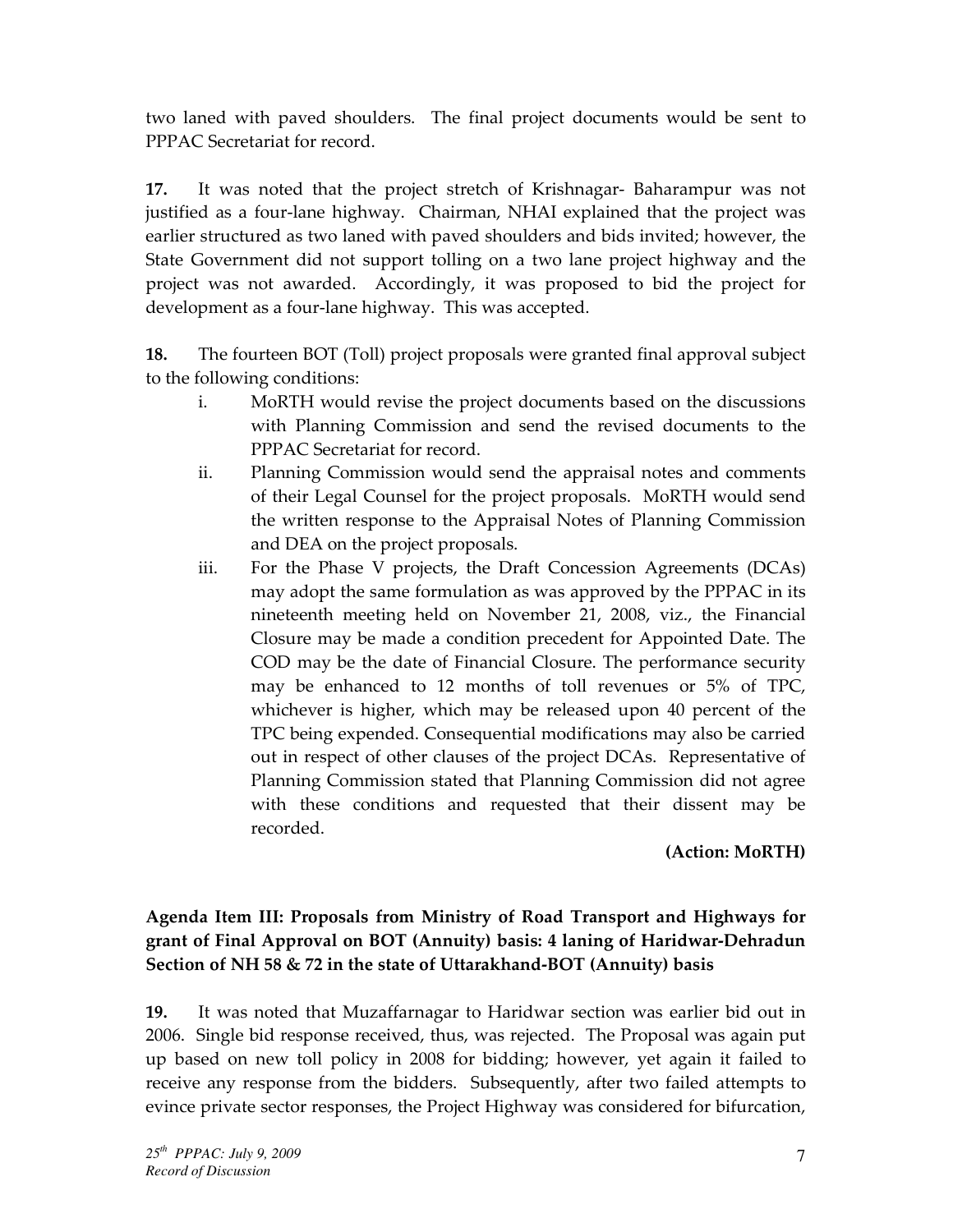it was decided that the section from Muzaffarnagar to Dehradun for 4 laning would be taken up on BOT (Toll) basis and the section from Haridwar to Dehradun, the instant project shall be taken up on BOT (Annuity) basis.

20. The representative of Planning Commission indicated that they did not support the bidding of the project on BoT (Annuity) basis and suggested that the project stretch could be restructured for two laning with paved shoulders and bid on BoT (Toll) basis. Further, there was limited scope for awarding projects on Annuity basis within the available resources. The representative of DoE observed that bidding the project on BoT (Annuity) basis without testing the stretch on BoT (Toll) basis was not in accordance with the approved mode of implementation of National Highways. Chairman, NHAI explained the stretch from Muzaffarnagar to Haridwar was not found to be viable on BoT (Toll) basis on account of the section from Haridwar to Dehradun. Hence, bidding the section on BoT (Toll) was not likely to elicit a response. Furthermore, the entire stretch from Muzaffarnagar to Haridwar had already satisfied the condition of the approved mode of implementation of National Highways. However, bidding the entire stretch on BoT (Annuity) basis was likely to result in higher annuity payouts by the Government, in comparison to the shorter unviable stretch from Haridwar to Dehradun. Hence, the shorter, unviable project stretch may be considered for approval on BoT (Annuity) basis.

21. The project was granted final approval subject to availability of resources for annuity payments.

(Action: MoRTH)

22. The meeting ended with a vote of thanks to the chair.